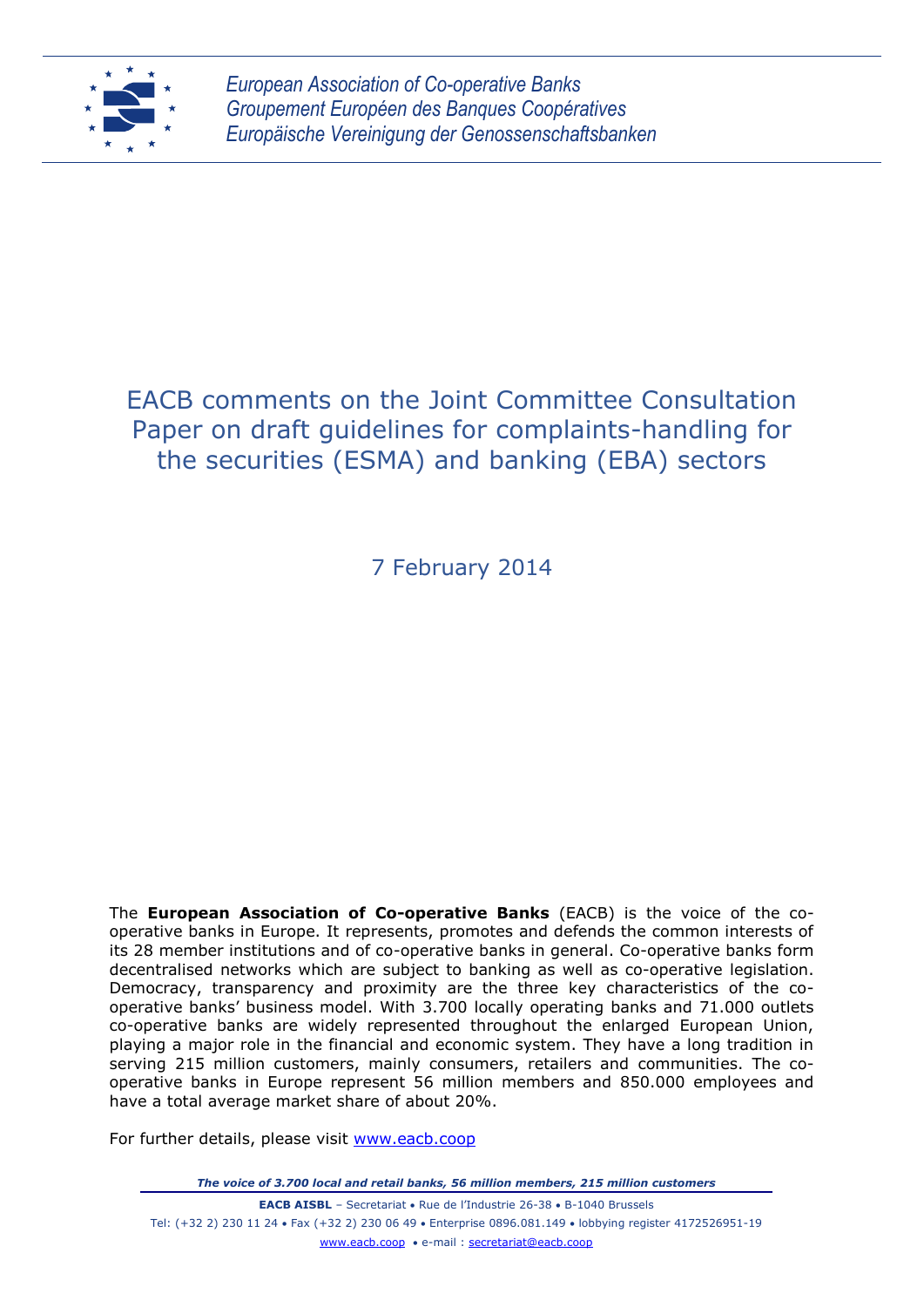

*European Association of Co-operative Banks Groupement Européen des Banques Coopératives Europäische Vereinigung der Genossenschaftsbanken*

# **Introduction**

*The EACB welcomes the opportunity to respond to the "Joint Committee Consultation Paper on draft guidelines for complaints-handling for the securities (ESMA) and banking (EBA) sectors" and invites the respective supervisory authorities to consider the below comments.*

# **EACB's comments to ESA's consultation paper on Complaints handling**

## **General comments**

**Q1:** To start with, the EACB would like to point out that co-operative banks take their complaints-handling process very seriously; both as a way to continuously improve their level of services, as well as a manner to best serve their clients, who are often also members and thus take a direct stake in the bank.

Indeed, as a showcase of their commitment on the subject, it should be noted that cooperative banks in many cases developed alternative dispute resolution mechanisms (and processes for complaints-handling that precede the ADR-stage) before it became a topic of regulatory debate. This being the case, the members of the EACB look upon the proposed guidelines from a positive perspective. Having said that, the EACB does want to underline that it is not convinced that there is a strong documented need for supervisory convergence on this point. In addition, there are few elements of the proposed guidelines on which the EACB wishes to put forward its considerations.

**Q2:** Firstly, it deems the definition of "complaint" i.e. "a statement of dissatisfaction addressed to a firm by a natural or legal person relating to the provision of service provided under [the applicable Directives]" as being too vague in nature.

Indeed, it is unclear where "a statement of dissatisfaction" starts being a complaint. For example; would a consumer calling his local bank, while expressing his dissatisfaction with the fact that he is at that very moment unable to make payments through his online banking facilities be classified as "a complaint" ?

A broad definition like the proposed may lead to unnecessary processing of (solved) complaints and will weigh heavy on local banks' administrative processes.

Therefore, we would propose to amend the definition of complaint as follows: "a formal statement of dissatisfaction […] for which compensation can be claimed".

When it comes to ordinary follow-up of oral dissatisfaction expressed with a service provided, there would be other, more informal and direct ways of dealing with this dissatisfaction.

Secondly, the EACB is not quite convinced by the approach taken by ESMA and EBA to tranform the guidelines developed by EIOPA for the insurance sector almost directly into guidelines on the securities- and banking sector. Indeed, the underlying legislative requirements for the way in which different sectors offer their services is still fundamentally different on certain key points (e.g. MIFID versus IMD, PRIPs). The customer's perception of its relation with the provider of the service will therefore remain different.